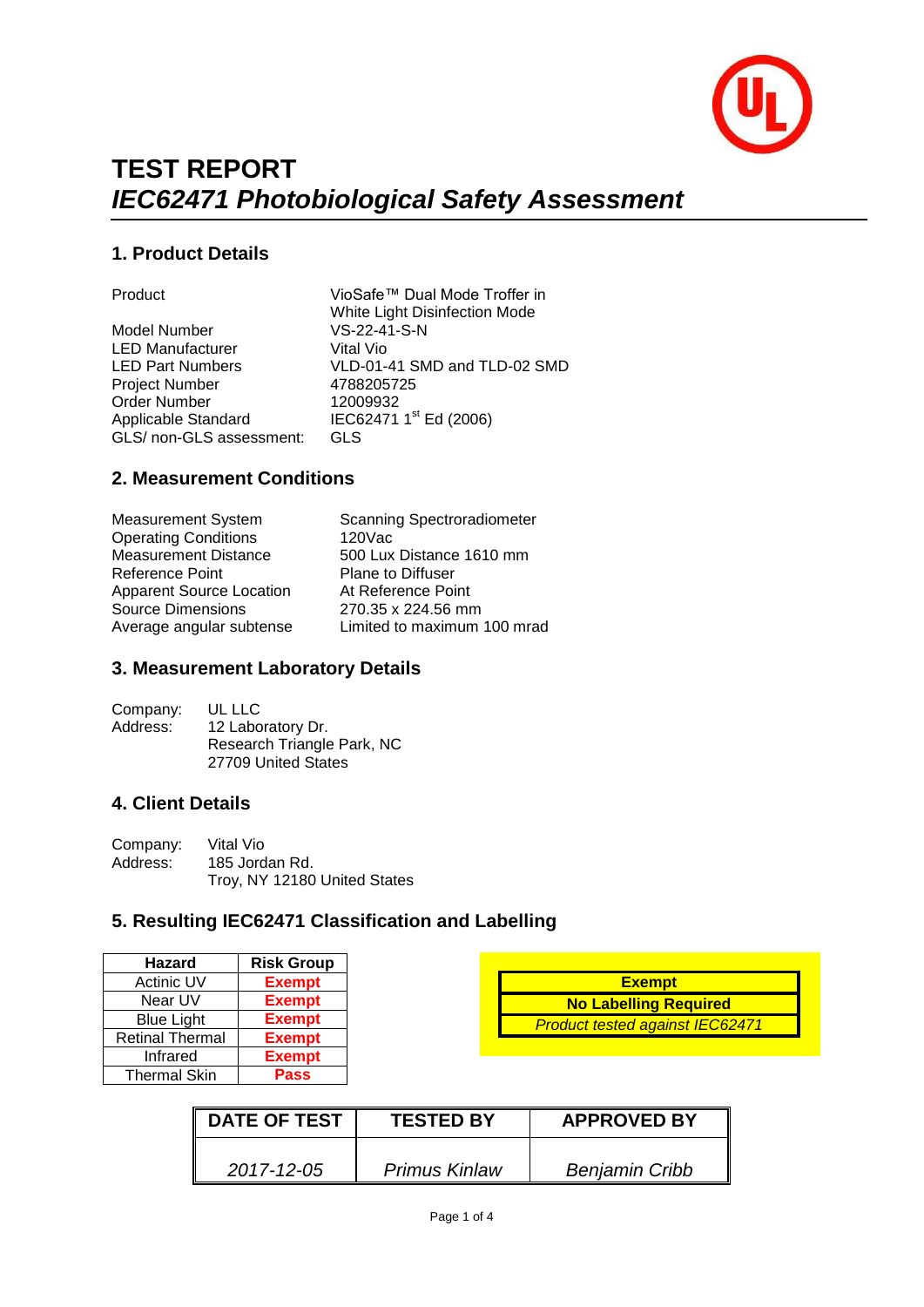

### **6. Source Profile**

The source emission profile was measured using the PSL profiler, the resulting source size is calculated from 50% emission points



## **7. Irradiance Results**

| Measurement distance: | 1610 mm       |
|-----------------------|---------------|
| Spectral Range        | 200 - 3000 nm |

| <b>Hazard</b>                               | <b>Measured value</b> | <b>Resulting</b><br>risk group | <b>Risk group</b><br>limit value | Time to exposure<br>limit(s) |
|---------------------------------------------|-----------------------|--------------------------------|----------------------------------|------------------------------|
| Actinic UV (mW $m^2$ )                      | $4.43E - 03$          | <b>Exempt</b>                  |                                  | > 30000                      |
| Near UVA (W $m^2$ )                         | 5.38E-02              | <b>Exempt</b>                  | 10                               | > 30000                      |
| <b>Blue Light Small</b><br>Source $(W m-2)$ | n/a                   | n/a                            | n/a                              | n/a                          |
| IR Eye (W $\overline{m^2}$ )                | $1.18E-02$            | <b>Exempt</b>                  | 100                              | >1000                        |
| Thermal Skin $(W m^2)$                      | $2.12E + 00$          | <b>Pass</b>                    | $3.56E + 03$                     | >10                          |

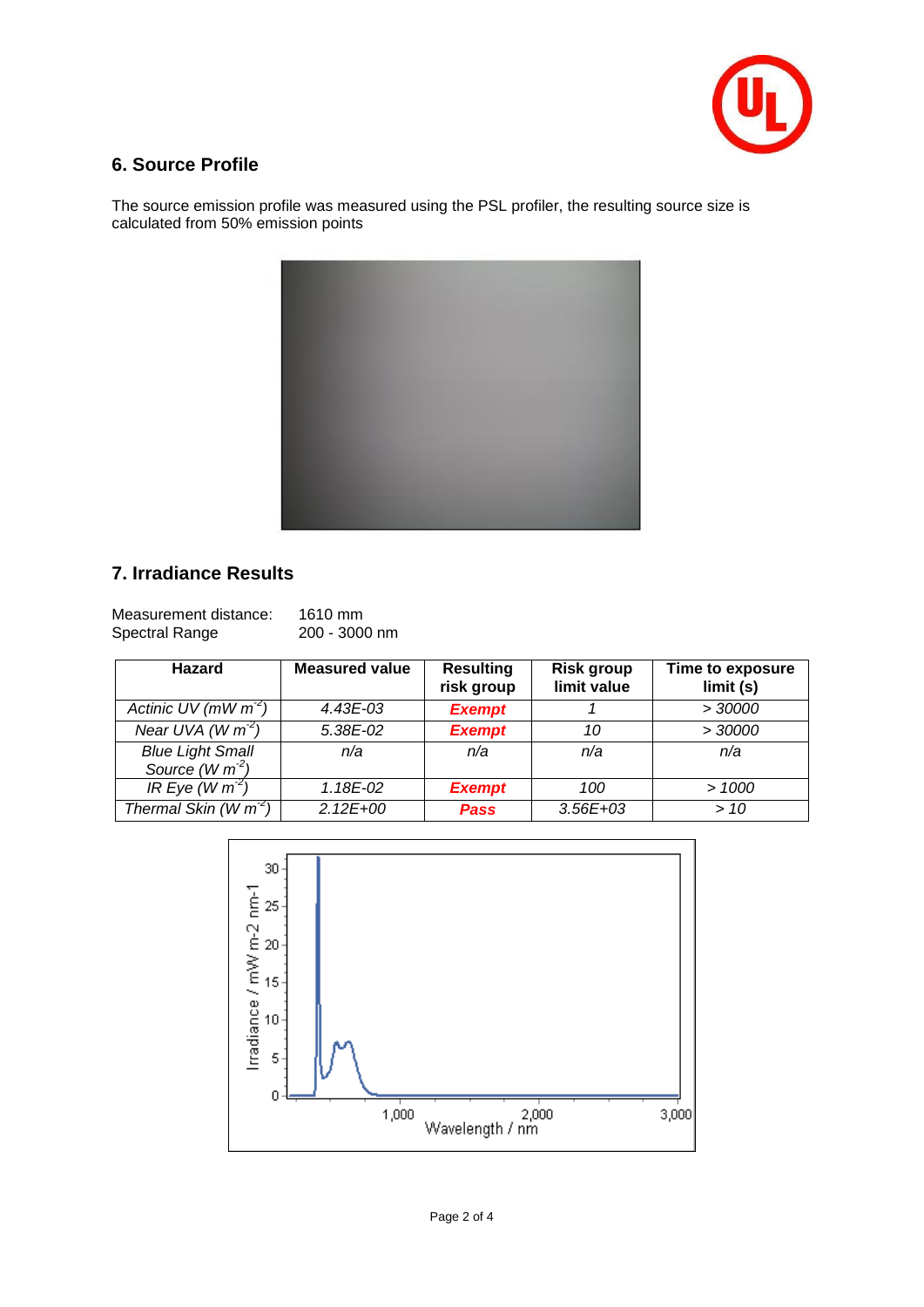

## **8. Radiance Results**

| Measurement distance: | 1610 mm             |
|-----------------------|---------------------|
| Spectral Range        | $200 - 3000$ nm     |
| Luminance in 11 mrad  | 10963.9 cd $m^{-2}$ |

| <b>Hazard</b>                                       | <b>Measured value</b><br>(W sr <sup>-1</sup> m <sup>-2</sup> ) | <b>Risk group</b><br>limit value<br>(W sr <sup>-1</sup> m <sup>-2</sup> ) | <b>Risk group</b><br>tested | Pass/Fail   |
|-----------------------------------------------------|----------------------------------------------------------------|---------------------------------------------------------------------------|-----------------------------|-------------|
| <b>Blue light hazard</b><br>100mrad FOV             | $1.06E + 01$                                                   | 100                                                                       | Exempt                      | <b>Pass</b> |
| <b>Blue light hazard</b><br>11mrad FOV              | n/a                                                            | n/a                                                                       | Group 1                     | n/a         |
| <b>Blue light hazard</b><br>1.7mrad FOV             | n/a                                                            | n/a                                                                       | Group 2                     | n/a         |
| <b>Retinal Thermal</b><br>11mrad FOV                | $1.44E + 02$                                                   | $2.81E + 0.5$                                                             | Exempt                      | Pass        |
| <b>Retinal Thermal</b><br>1.7mrad FOV               | n/a                                                            | n/a                                                                       | Group 2                     | n/a         |
| <b>Retinal Thermal Weak</b><br>Visual<br>35mrad FOV | n/a                                                            | n/a                                                                       | Exempt                      | n/a         |
| <b>Retinal Thermal Weak</b><br>Visual<br>11mrad FOV | n/a                                                            | n/a                                                                       | Group 1                     | n/a         |